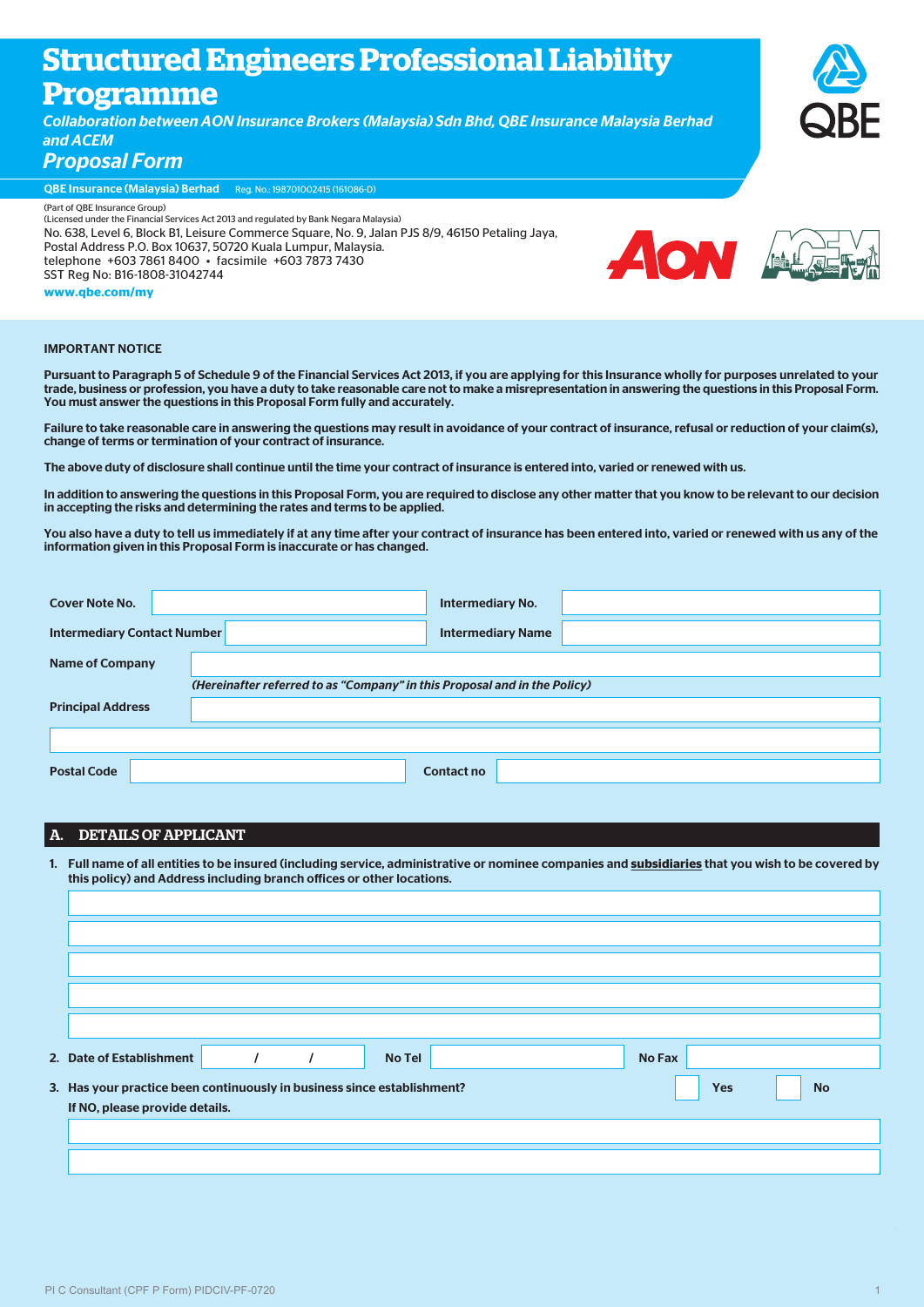## B. MANAGEMENT AND PERSONNEL DETAILS

#### 1. Please supply the following details.

| <b>Name and Identity Card Number of Partners,</b><br><b>Principals, Directors</b> | <b>Age</b> | <b>Qualifications</b> | <b>Date</b><br><b>Qualified</b> | <b>Period Practicing as Partner,</b><br><b>Principal or Director</b> |                                     | <b>Individual Membership</b><br><b>Number</b> |            |
|-----------------------------------------------------------------------------------|------------|-----------------------|---------------------------------|----------------------------------------------------------------------|-------------------------------------|-----------------------------------------------|------------|
|                                                                                   |            |                       |                                 | <b>This</b><br><b>Practice</b>                                       | <b>Previous</b><br><b>Practices</b> | <b>ACEM</b>                                   | <b>BEM</b> |
|                                                                                   |            |                       |                                 |                                                                      |                                     |                                               |            |
|                                                                                   |            |                       |                                 |                                                                      |                                     |                                               |            |
|                                                                                   |            |                       |                                 |                                                                      |                                     |                                               |            |
|                                                                                   |            |                       |                                 |                                                                      |                                     |                                               |            |
|                                                                                   |            |                       |                                 |                                                                      |                                     |                                               |            |
|                                                                                   |            |                       |                                 |                                                                      |                                     |                                               |            |

 *\* The purpose of our request on Identity card Number is for the endorsement of "Free Personal Accident" cover for the Director's and Principal's.*

## 2. Please supply total numbers of:

| а | <b>Partners/principals/directors</b> | e | Non-technical administrative staff |  |
|---|--------------------------------------|---|------------------------------------|--|
|   | <b>Qualified staff</b>               |   | <b>Clerical staff</b>              |  |
|   | Other technical staff                | g | Other staff (please specify)       |  |
|   | Trainee staff                        | h | <b>TOTAL</b>                       |  |

3. Does the Practice always require and obtain satisfactory references when engaging employees? Yes Yes No

**For sole proprietors only - questions C.4**

4. State the experience of your assistants, their length of service and state how do they assist you during your absent?

## C. DETAILS OF PRACTICE

| 1. Please supply the following details.                                                                          |   |                                    |   |
|------------------------------------------------------------------------------------------------------------------|---|------------------------------------|---|
| <b>Professional Bodies</b>                                                                                       |   | <b>Firm Registration Number</b>    |   |
| <b>Board of Engineers Malaysia</b>                                                                               |   |                                    |   |
| 2. Please detail the approximate percentage of your gross income/fees derived from the following fields of work: |   |                                    |   |
| <b>Type of Work</b>                                                                                              | % | <b>Type of Work</b>                | % |
| <b>Civil engineering</b><br>(a)                                                                                  |   | <b>Surveying</b><br>(b)            |   |
|                                                                                                                  |   | 1. Land                            |   |
|                                                                                                                  |   | 2. Quantity                        |   |
|                                                                                                                  |   | 3. Building                        |   |
|                                                                                                                  |   | 4. Marine                          |   |
| <b>Mechanical engineering</b><br>(c)                                                                             |   | <b>Architecture</b><br>(d)         |   |
| <b>Electrical engineering</b><br>(e)                                                                             |   | (f)<br><b>Drafting</b>             |   |
| <b>Structural engineering</b><br>(g)                                                                             |   | <b>Interior designing</b><br>(h)   |   |
| <b>Heating ventilating / Air-conditioning</b><br>(i)                                                             |   | (i)<br><b>Project management**</b> |   |

engineering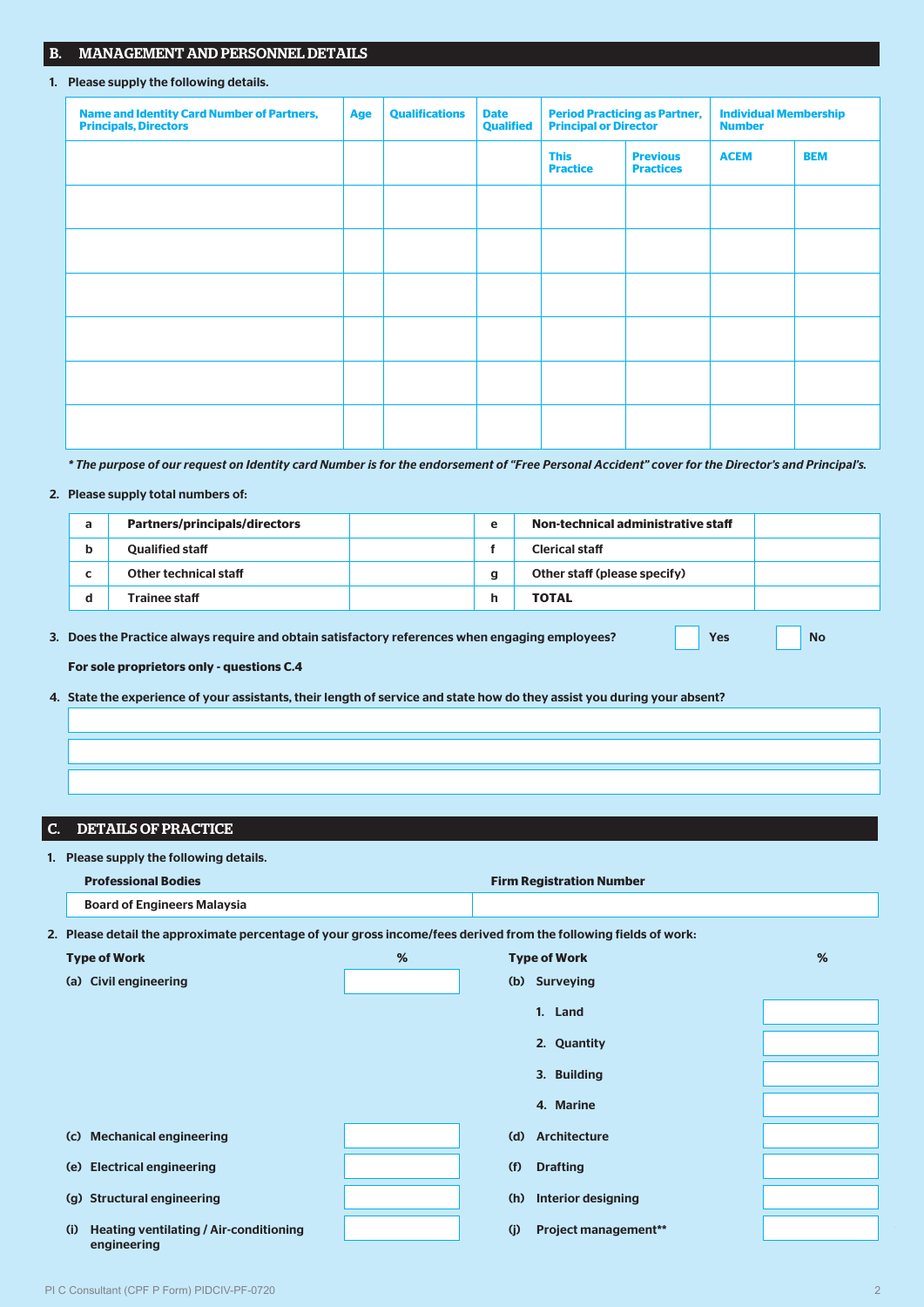| C.     | <b>DETAILS OF PRACTICE (Continuation)</b>                                                             |   |                             |                                                                                                                            |      |
|--------|-------------------------------------------------------------------------------------------------------|---|-----------------------------|----------------------------------------------------------------------------------------------------------------------------|------|
|        | <b>Type of Work</b>                                                                                   | % | <b>Type of Work</b>         |                                                                                                                            | %    |
|        | (k) Acoustical engineering                                                                            |   | (1)                         | <b>Construction management**</b>                                                                                           |      |
|        | (m) Chemical engineering**                                                                            |   | (n)                         | <b>Registered Inspection / Accredited</b><br>checking / Authorised Person                                                  |      |
|        | (O) Geotechnical / Soil engineering**                                                                 |   | Nuclear engineering*<br>(p) |                                                                                                                            |      |
|        | (q) Hydraulic / Fire engineering                                                                      |   | (r)                         | Marine engineering*                                                                                                        |      |
|        | (s) Plumbing engineering                                                                              |   | (t)                         | <b>Others (please specify)</b>                                                                                             |      |
|        | (u) Environmental engineering**                                                                       |   | <b>TOTAL</b>                |                                                                                                                            | 100% |
|        | (v) Mining engineering**                                                                              |   | $\ast$                      | This exposure is not applicable under this program and need to<br>be referred and underwritten separately.                 |      |
|        | (w) Town planning                                                                                     |   |                             | ** Should any of this exposure is more than 40% under this program<br>and need to be referred and underwritten separately. |      |
| 3. (i) | Please detail the approximate percentage of your total work in the following areas (Non-environment): |   |                             |                                                                                                                            |      |
|        | <b>Field of Work</b>                                                                                  |   |                             | %                                                                                                                          |      |
|        | <b>Individual dwellings</b><br>$\bullet$                                                              |   |                             |                                                                                                                            |      |
|        | Low rise buildings (up to 3 floors)<br>$\bullet$                                                      |   |                             |                                                                                                                            |      |
|        | High rise buildings (above 3 floors)                                                                  |   |                             |                                                                                                                            |      |
|        | Schools, hospitals, municipal buildings & recreation centres<br>$\bullet$                             |   |                             |                                                                                                                            |      |
|        | <b>Retaining walls</b><br>$\bullet$                                                                   |   |                             |                                                                                                                            |      |
|        | Modular buildings (involving repetitive design)                                                       |   |                             |                                                                                                                            |      |
|        | Feasibility studies, investigations or reports (but excluding environment)                            |   |                             |                                                                                                                            |      |
|        | <b>Supervision of construction</b><br>$\bullet$                                                       |   |                             |                                                                                                                            |      |
|        | Domestic surveying - individual dwelling set outs & boundary surveys                                  |   |                             |                                                                                                                            |      |
|        | <b>Small industrial &amp; commercial surveys</b>                                                      |   |                             |                                                                                                                            |      |
|        | Medium industrial & commercial surveys                                                                |   |                             |                                                                                                                            |      |
|        | Large industrial & commercial surveys<br>$\bullet$                                                    |   |                             |                                                                                                                            |      |
|        | <b>Road works surveys</b><br>$\bullet$                                                                |   |                             |                                                                                                                            |      |
|        | <b>Engineering surveys</b><br>$\bullet$                                                               |   |                             |                                                                                                                            |      |
|        | <b>Hydrographic surveys</b><br>$\bullet$                                                              |   |                             |                                                                                                                            |      |
|        | <b>Photogrammetric surveys</b><br>$\bullet$                                                           |   |                             |                                                                                                                            |      |
|        | Bridges / tunnels (up to 8 metres in length)<br>٠                                                     |   |                             |                                                                                                                            |      |
|        | Bridges / tunnels (more than 8 metres in length)<br>$\bullet$                                         |   |                             |                                                                                                                            |      |
|        | Dams (up to 6 metres in water depth)<br>$\bullet$                                                     |   |                             |                                                                                                                            |      |
|        | Dams (more than 6 metres in water depth)<br>$\bullet$                                                 |   |                             |                                                                                                                            |      |
|        | <b>Mines</b><br>$\bullet$                                                                             |   |                             |                                                                                                                            |      |
|        | Harbours & jetties (but excluding hydrographic surveys)<br>$\bullet$                                  |   |                             |                                                                                                                            |      |
|        | Soil testing & foundation investigating including control of earthworks<br>$\bullet$                  |   |                             |                                                                                                                            |      |
|        | Foundations & underpinning (both excluding investigations for foundations)<br>٠                       |   |                             |                                                                                                                            |      |
|        | <b>Marine surveys</b><br>$\bullet$                                                                    |   |                             |                                                                                                                            |      |
|        | Heating, ventilating, air conditioning, hydraulics & plumbing<br>٠                                    |   |                             |                                                                                                                            |      |
|        | <b>Structures at fairs, shows and exhibitions</b><br>$\bullet$                                        |   |                             |                                                                                                                            |      |

• Mechanical plant and bulk handling equipment including silos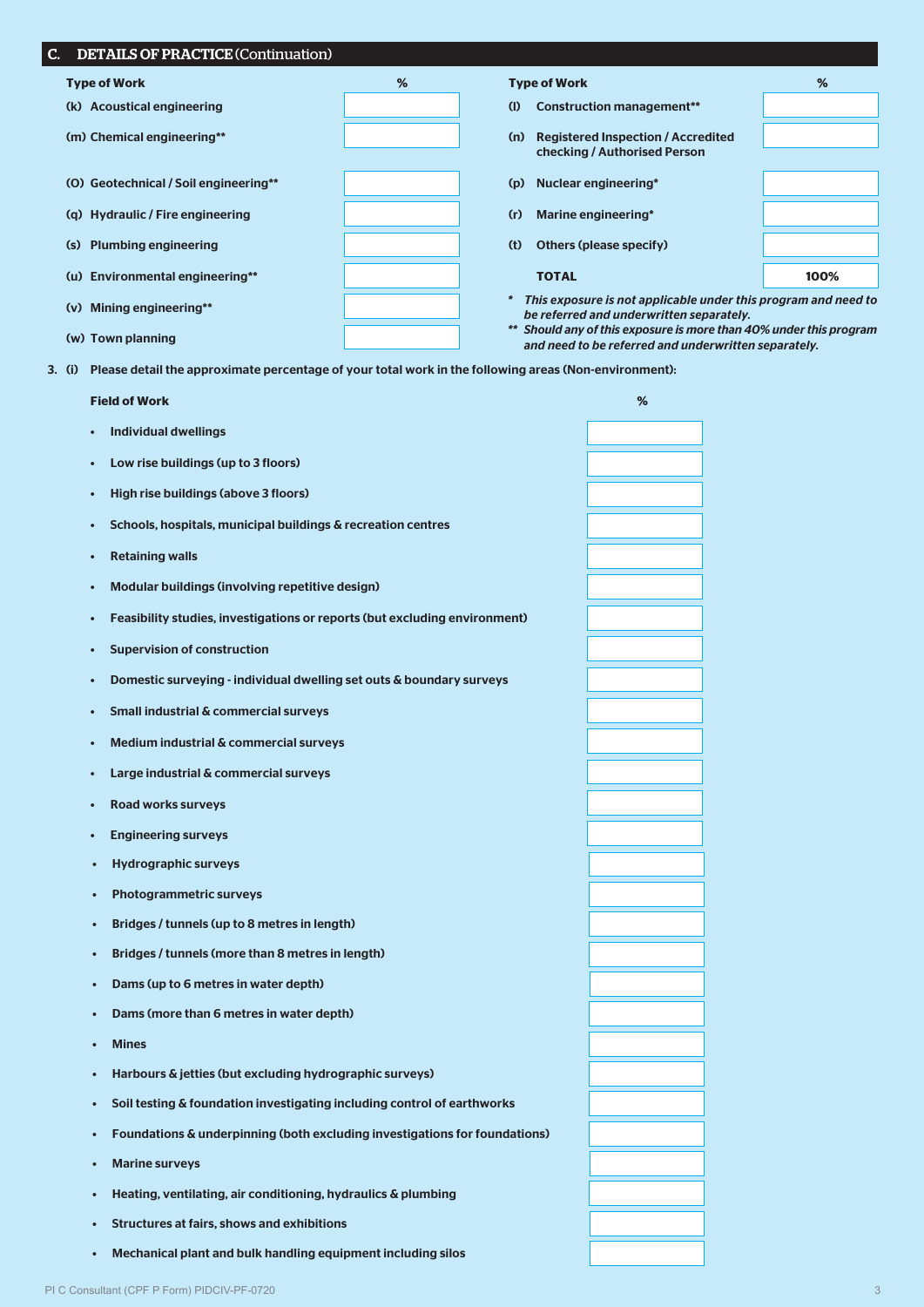| PI C Consultant (CPF P Form) PIDCIV-PF-0720 | 4 |
|---------------------------------------------|---|
|                                             |   |

| (ii) Environment:                                                            |      |
|------------------------------------------------------------------------------|------|
| <b>Field of Work</b>                                                         | %    |
| Oil & gas pipelines<br>$\bullet$                                             |      |
| Petrochemicals, refineries, fertilisers, ammonia urea plants<br>$\bullet$    |      |
| Environmental appraisals / impact assessments<br>$\bullet$                   |      |
| <b>Risk and hazard assessments</b><br>$\bullet$                              |      |
| <b>Hazardous chemical substances</b><br>$\bullet$                            |      |
| Design of pollution control equipment<br>$\bullet$                           |      |
| <b>Environmental pollution surveys</b><br>$\bullet$                          |      |
| Environmental program design (management processes, monitoring)<br>$\bullet$ |      |
| Sewerage or water system<br>$\bullet$                                        |      |
| <b>Nuclear or atomic projects</b><br>$\bullet$                               |      |
| <b>Bio physical studies</b><br>$\bullet$                                     |      |
| <b>Environmental audits</b><br>$\bullet$                                     |      |
| Waste disposal, treatment or management<br>$\bullet$                         |      |
| <b>Contaminated site clean up</b><br>$\bullet$                               |      |
| <b>TOTAL 5 (II)</b>                                                          |      |
|                                                                              | 100% |
| $TOTAL 5 (I + II)$                                                           |      |
|                                                                              |      |

# 4. Please provide brief description, location, contract value and fees for the five (5) largest contracts undertaken over the past five (5) years.

| <b>BRIEF DESCRIPTION</b> | <b>LOCATION</b> | <b>CONTRACT VALUE (RM)</b> | <b>FEES (RM)</b> |
|--------------------------|-----------------|----------------------------|------------------|
|                          |                 |                            |                  |
|                          |                 |                            |                  |
|                          |                 |                            |                  |
|                          |                 |                            |                  |
|                          |                 |                            |                  |

| <b>C. DETAILS OF PRACTICE (Continuation)</b> |
|----------------------------------------------|

- Social impact assessment
- Underground storage facilities
- Acoustics & noise prevention
- Town planning (capital cities)
- Town planning (other)
- Others (please specify)

TOTAL 5 (I)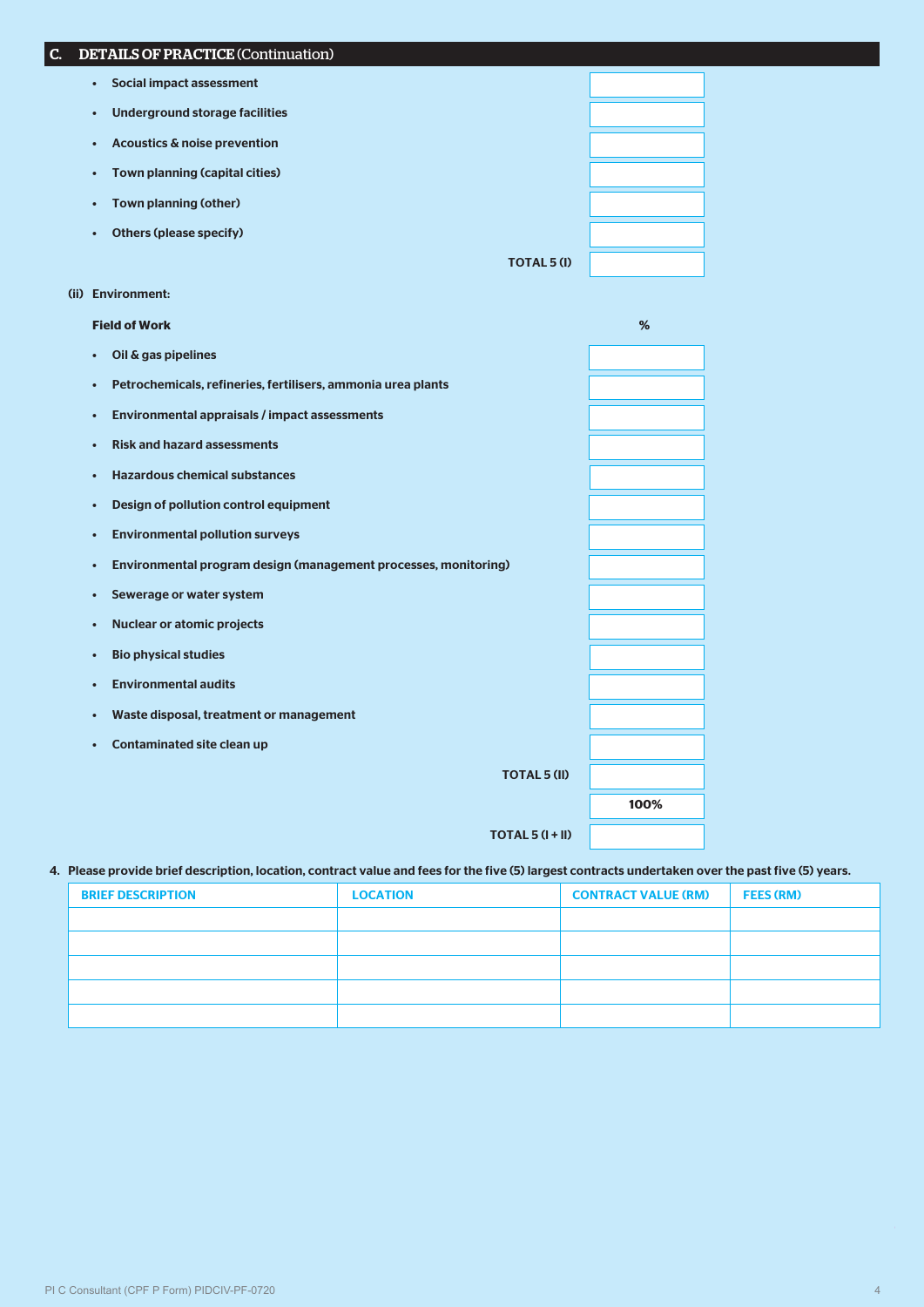|    | D.                                                                            |                                      | FINANCIAL POSITION OF THE CORPORATION                                                    |                                                         |                                                                                                                                                                                                              |                                                                           |                                                                                                                                           |  |  |  |  |
|----|-------------------------------------------------------------------------------|--------------------------------------|------------------------------------------------------------------------------------------|---------------------------------------------------------|--------------------------------------------------------------------------------------------------------------------------------------------------------------------------------------------------------------|---------------------------------------------------------------------------|-------------------------------------------------------------------------------------------------------------------------------------------|--|--|--|--|
|    | 1. Please advise the date of your financial year end:<br>$\prime$<br>$\prime$ |                                      |                                                                                          |                                                         |                                                                                                                                                                                                              |                                                                           |                                                                                                                                           |  |  |  |  |
|    | 2. Please provide the amount of gross income / fees for the following:        |                                      |                                                                                          |                                                         |                                                                                                                                                                                                              |                                                                           |                                                                                                                                           |  |  |  |  |
|    | <b>MALAYSIA</b><br><b>OTHER</b>                                               |                                      |                                                                                          |                                                         |                                                                                                                                                                                                              |                                                                           |                                                                                                                                           |  |  |  |  |
|    |                                                                               | (a) Current financial year           |                                                                                          |                                                         |                                                                                                                                                                                                              |                                                                           |                                                                                                                                           |  |  |  |  |
|    | (b) Last financial year                                                       |                                      |                                                                                          |                                                         |                                                                                                                                                                                                              |                                                                           |                                                                                                                                           |  |  |  |  |
|    |                                                                               | (c) Previous financial year          |                                                                                          |                                                         |                                                                                                                                                                                                              |                                                                           |                                                                                                                                           |  |  |  |  |
|    | portion of your income.                                                       |                                      |                                                                                          |                                                         |                                                                                                                                                                                                              |                                                                           | 3. Please provide the approximate percentage of your activities (based on fee income) appliacable to each country from which you derive a |  |  |  |  |
|    | <b>Country</b>                                                                |                                      | <b>MALAYSIA</b>                                                                          | <b>ASIA</b>                                             | <b>EUROPE</b>                                                                                                                                                                                                | <b>USA / CANADA</b>                                                       | <b>OTHER</b>                                                                                                                              |  |  |  |  |
|    |                                                                               | <b>Percentage of Income %</b>        |                                                                                          |                                                         |                                                                                                                                                                                                              |                                                                           |                                                                                                                                           |  |  |  |  |
|    |                                                                               |                                      |                                                                                          |                                                         |                                                                                                                                                                                                              |                                                                           |                                                                                                                                           |  |  |  |  |
| Е. |                                                                               | <b>CLAIMS DETAILS</b>                |                                                                                          |                                                         |                                                                                                                                                                                                              |                                                                           |                                                                                                                                           |  |  |  |  |
|    |                                                                               |                                      |                                                                                          |                                                         |                                                                                                                                                                                                              |                                                                           |                                                                                                                                           |  |  |  |  |
|    |                                                                               | for professional misconduct?         |                                                                                          |                                                         | 1. Has any partner, principal, director or staff member ever been subject to disciplinary proceedings                                                                                                        | Yes                                                                       | <b>No</b>                                                                                                                                 |  |  |  |  |
|    |                                                                               | If YES, please supply details.       |                                                                                          |                                                         |                                                                                                                                                                                                              |                                                                           |                                                                                                                                           |  |  |  |  |
|    |                                                                               |                                      |                                                                                          |                                                         |                                                                                                                                                                                                              |                                                                           |                                                                                                                                           |  |  |  |  |
|    |                                                                               |                                      |                                                                                          |                                                         |                                                                                                                                                                                                              |                                                                           |                                                                                                                                           |  |  |  |  |
|    |                                                                               |                                      |                                                                                          |                                                         |                                                                                                                                                                                                              |                                                                           |                                                                                                                                           |  |  |  |  |
|    |                                                                               |                                      |                                                                                          |                                                         |                                                                                                                                                                                                              |                                                                           |                                                                                                                                           |  |  |  |  |
|    |                                                                               |                                      |                                                                                          |                                                         |                                                                                                                                                                                                              |                                                                           |                                                                                                                                           |  |  |  |  |
|    |                                                                               |                                      |                                                                                          |                                                         | 2. Have any claims for negligence or breach of professional duty been made in the last ten (10) years<br>against the Practice or any of their predecessors in business or any prior Practice of any of their | <b>Yes</b>                                                                | <b>No</b>                                                                                                                                 |  |  |  |  |
|    |                                                                               | that might give rise to a claim?     |                                                                                          |                                                         | present or former Partners, Principals or Directors, or have circumstances been notified to insurers                                                                                                         |                                                                           |                                                                                                                                           |  |  |  |  |
|    |                                                                               |                                      | If YES, please provide the following details in respect of each matter.                  |                                                         |                                                                                                                                                                                                              |                                                                           |                                                                                                                                           |  |  |  |  |
|    | <b>Date</b><br><b>Matter</b><br><b>Notified</b>                               | <b>Name of Insurer</b><br>(if any)   |                                                                                          | <b>Name of Claimant or</b><br><b>Potential Claimant</b> | <b>Brief description</b><br>of the Matter                                                                                                                                                                    | <b>Amount Paid or</b><br><b>Estimate of</b><br><b>Potential Liability</b> | <b>Is Matter Finalised</b><br>or outstanding?                                                                                             |  |  |  |  |
|    |                                                                               |                                      |                                                                                          |                                                         |                                                                                                                                                                                                              |                                                                           |                                                                                                                                           |  |  |  |  |
|    |                                                                               |                                      |                                                                                          |                                                         |                                                                                                                                                                                                              |                                                                           |                                                                                                                                           |  |  |  |  |
|    |                                                                               |                                      |                                                                                          |                                                         |                                                                                                                                                                                                              |                                                                           |                                                                                                                                           |  |  |  |  |
|    |                                                                               |                                      |                                                                                          |                                                         |                                                                                                                                                                                                              |                                                                           |                                                                                                                                           |  |  |  |  |
|    |                                                                               |                                      |                                                                                          |                                                         |                                                                                                                                                                                                              |                                                                           |                                                                                                                                           |  |  |  |  |
|    |                                                                               |                                      |                                                                                          |                                                         | 3. Are any of the partners, principals or directors, AFTER ENQUIRY, aware of any claim or Circumstances                                                                                                      | <b>Yes</b>                                                                | <b>No</b>                                                                                                                                 |  |  |  |  |
|    |                                                                               |                                      | Partners, Principals or Directors which matter is not referred to in question F.2 above? |                                                         | that might give rise to a claim against the Practice or any prior Practice or any of their present or former                                                                                                 |                                                                           |                                                                                                                                           |  |  |  |  |
|    |                                                                               |                                      | If YES, please provide the following details in respect to each matter.                  |                                                         |                                                                                                                                                                                                              |                                                                           |                                                                                                                                           |  |  |  |  |
|    |                                                                               | <b>Name of Claimant or Potential</b> |                                                                                          | <b>Brief description of the Matter</b>                  |                                                                                                                                                                                                              | <b>Estimate of Potential Liability</b>                                    |                                                                                                                                           |  |  |  |  |
|    |                                                                               |                                      |                                                                                          |                                                         |                                                                                                                                                                                                              |                                                                           |                                                                                                                                           |  |  |  |  |
|    |                                                                               |                                      |                                                                                          |                                                         |                                                                                                                                                                                                              |                                                                           |                                                                                                                                           |  |  |  |  |
|    |                                                                               |                                      |                                                                                          |                                                         |                                                                                                                                                                                                              |                                                                           |                                                                                                                                           |  |  |  |  |
|    |                                                                               |                                      |                                                                                          |                                                         |                                                                                                                                                                                                              |                                                                           |                                                                                                                                           |  |  |  |  |

à.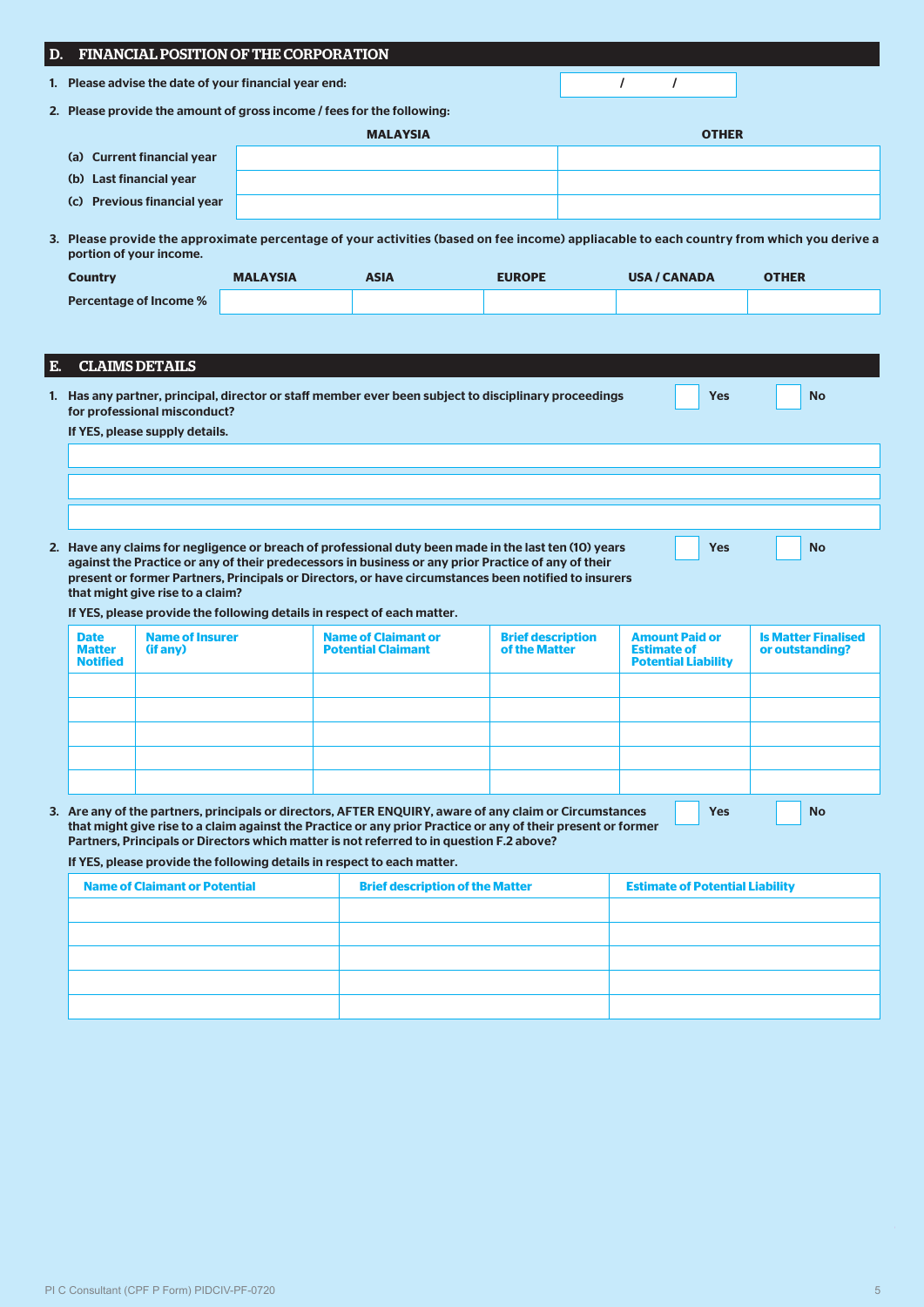# F. APPLICATION FOR COVER

- 1. Premium for Civil, Structural, Geotechnical, Environment, Mining, Project & Civil Construction Management
	- Currency of terms RM
	- Premium (RM) Subject to 6% Services Tax and RM10 Stamp Duty

| <b>Limit of</b><br>Liability/<br><b>Revenue</b> | 0-500k | Up to<br>1 <sub>m</sub> | <b>Up to</b><br>3 <sub>m</sub> | Up to<br>5m | Up to<br>7 <sub>m</sub> | Up to<br>10 <sub>m</sub>   | <b>Up to</b><br>12 <sub>m</sub> | Up to<br>14 <sub>m</sub>                                                                           | Up to<br>16 <sub>m</sub> | <b>Up to</b><br>18 <sub>m</sub> | <b>Up to</b><br>20 <sub>m</sub> |
|-------------------------------------------------|--------|-------------------------|--------------------------------|-------------|-------------------------|----------------------------|---------------------------------|----------------------------------------------------------------------------------------------------|--------------------------|---------------------------------|---------------------------------|
| 500 <sub>k</sub>                                | 1,400  | 1,526                   | 4,368                          | 6,146       | 7,924                   | 9,940                      |                                 |                                                                                                    |                          |                                 |                                 |
| 1 million                                       | 1,540  | 2,170                   | 6,230                          | 8,736       | 11,284                  | 14,140                     |                                 |                                                                                                    |                          |                                 |                                 |
| 2 million                                       | 1,680  | 3,080                   | 8,834                          | 12,404      | 16,002                  | 20,048                     |                                 |                                                                                                    |                          |                                 |                                 |
| 3 million                                       | 1,876  | 3,766                   | 10,780                         | 15,134      | 19,530                  | 24,486                     |                                 |                                                                                                    |                          |                                 |                                 |
| 5 million                                       | 2,408  | 4,802                   | 13,776                         | 19,334      | 24,948                  | 31,262                     |                                 |                                                                                                    |                          |                                 |                                 |
| 7 million                                       |        |                         |                                |             |                         |                            |                                 |                                                                                                    |                          |                                 |                                 |
| 10 million                                      |        |                         |                                |             |                         | <b>Revenue Up to RM20m</b> |                                 | <b>Enhanced Premium Table for the higher Options of Limits up to RM15m &amp; higher Options of</b> |                          |                                 |                                 |
| 12 million                                      |        |                         |                                |             |                         |                            |                                 | <b>Please contact Aon Insurance Brokers (M) Sdn Bhd for a Quotation</b>                            |                          |                                 |                                 |
| 15 million                                      |        |                         |                                |             |                         |                            |                                 |                                                                                                    |                          |                                 |                                 |
| <b>Deductible</b>                               |        |                         |                                |             |                         | <b>RM50,000</b>            |                                 |                                                                                                    |                          |                                 |                                 |

- 2. Premium for Others Exposure
	- Currency of terms RM
	- Premium (RM) Subject to 6% Services Tax and RM10 Stamp Duty

| <b>Limit of</b><br><b>Liability /</b><br><b>Revenue</b> | 0-500k | Up to<br>1 <sub>m</sub>                                                                                                                                                                          | <b>Up to</b><br>3 <sub>m</sub> | <b>Up to</b><br>5m | Up to<br>7 <sub>m</sub> | <b>Up to</b><br>10 <sub>m</sub> | <b>Up to</b><br>12 <sub>m</sub> | Up to<br>14 <sub>m</sub> | Up to<br>16 <sub>m</sub> | <b>Up to</b><br>18 <sub>m</sub> | <b>Up to</b><br>20 <sub>m</sub> |
|---------------------------------------------------------|--------|--------------------------------------------------------------------------------------------------------------------------------------------------------------------------------------------------|--------------------------------|--------------------|-------------------------|---------------------------------|---------------------------------|--------------------------|--------------------------|---------------------------------|---------------------------------|
| 500k                                                    | 1,260  | 1,373                                                                                                                                                                                            | 3,931                          | 5,531              | 7,132                   | 8,946                           |                                 |                          |                          |                                 |                                 |
| 1 million                                               | 1,386  | 1,953                                                                                                                                                                                            | 5,607                          | 7,862              | 10,156                  | 12,726                          |                                 |                          |                          |                                 |                                 |
| 2 million                                               | 1,512  | 2,772                                                                                                                                                                                            | 7,951                          | 11,164             | 14,402                  | 18,043                          |                                 |                          |                          |                                 |                                 |
| 3 million                                               | 1.688  | 3,389                                                                                                                                                                                            | 9,702                          | 13,621             | 17,577                  | 22,037                          |                                 |                          |                          |                                 |                                 |
| 5 million                                               | 2,167  | 4,322                                                                                                                                                                                            | 12,398                         | 17,401             | 22,453                  | 28,136                          |                                 |                          |                          |                                 |                                 |
| 7 million                                               |        |                                                                                                                                                                                                  |                                |                    |                         |                                 |                                 |                          |                          |                                 |                                 |
| 10 million                                              |        | Enhanced Premium Table for the higher Options of Limits up to RM15m & higher Options of<br><b>Revenue Up to RM20m</b><br><b>Please contact Aon Insurance Brokers (M) Sdn Bhd for a Quotation</b> |                                |                    |                         |                                 |                                 |                          |                          |                                 |                                 |
| 12 million                                              |        |                                                                                                                                                                                                  |                                |                    |                         |                                 |                                 |                          |                          |                                 |                                 |
| 15 million                                              |        |                                                                                                                                                                                                  |                                |                    |                         |                                 |                                 |                          |                          |                                 |                                 |
| <b>Deductible</b>                                       |        | <b>RM20,000</b>                                                                                                                                                                                  |                                |                    |                         |                                 |                                 |                          |                          |                                 |                                 |

- A. ACEM Members 10% Discount will apply from th Rate above Yes No B. Automatic Reinstatement - subject to 25% loading for Category 1 or 10% loading for Category 2 Yes No
- C. A + B Yes No. 2014 The Second Contract of the Second Contract of the Second Contract of the Second Contract of the Second Contract of the Second Contract of the Second Contract of the Second Contract of the Second Contr
	- D. ACEM Members Free Personal Accident Coverage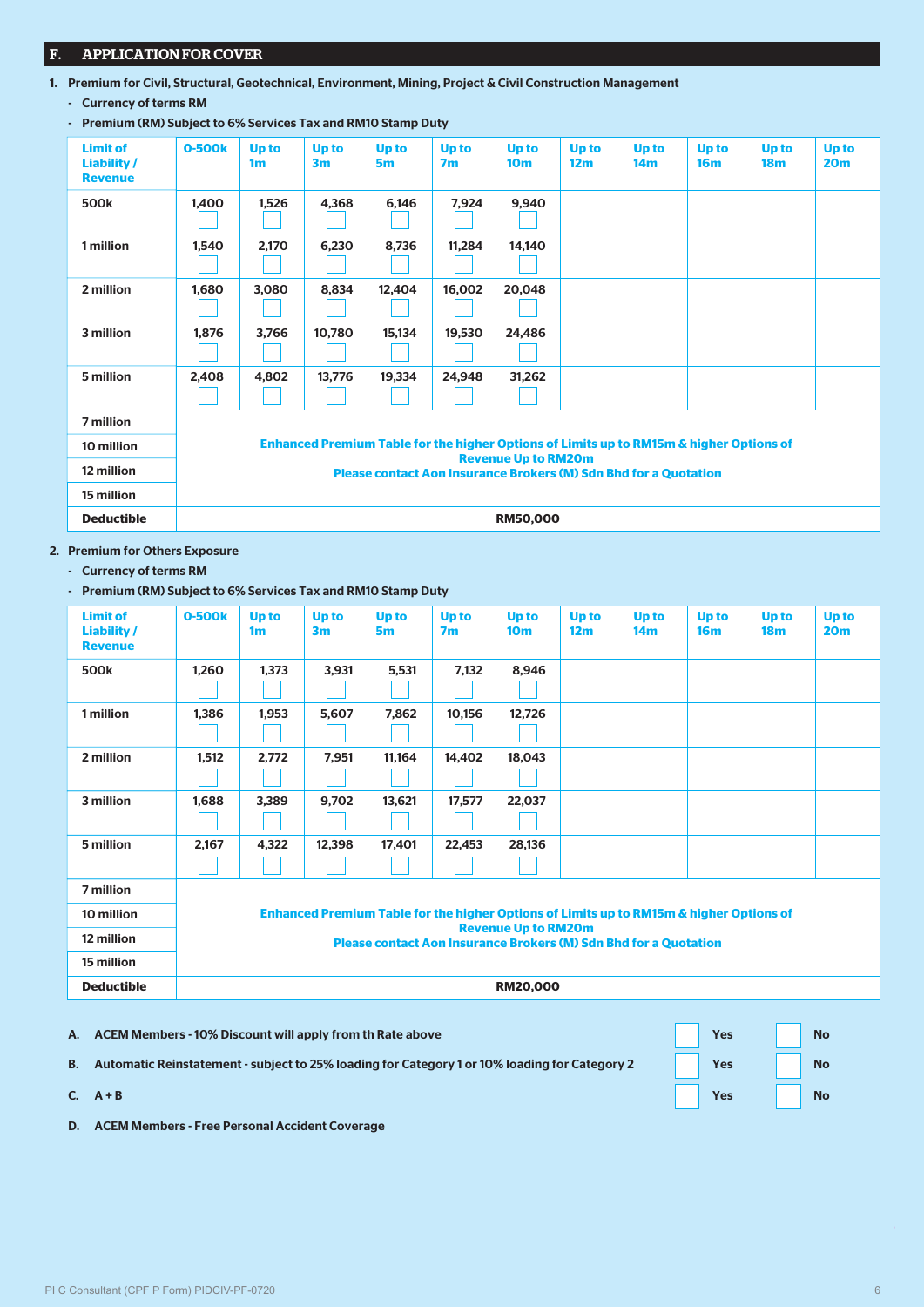| F. | <b>APPLICATION FOR COVER (Continuation)</b> |
|----|---------------------------------------------|
|----|---------------------------------------------|

3. Effective Date:  $\sqrt{2}$  /

Salient points to note:-

- ALL submissions with claims will not automatically fall under the program and will be underwritten separately.
- Nuclear Engineering and Marine Engineering is not applicable under this program and need to be referred and underwritten separately. Marine Engineering definition would be; "The design, consultation, advisory, research, development, construction, trial, operation, repair, improvement or maintenance of boats, ships, submarines, oil rigs or any other marine vessel or onshore or offshore or semi-offshore fixed or floating structures (such as oil platforms, offshore wind farms, drilling platforms, harbours, piers, ports, jetties), or watercraft propulsion or other propulsion plants or systems, or any other onboard systems and oceanographic technology. Such systems to include but not limited to the automation and control, powering, steering, anchoring, cargo handling, heating, sewage, lighting, air-conditioning or ventilation, electrical power generation or distribution, interior or external communication, water, fuel and/or other instrumentation system. It also includes the modelling of biological systems, submarine cables, formulation of safety regulations and damage control rules and the approval and certification to meet statutory and non-statutory requirements."
- No known claims & circumstances.
- Cash Before Cover 7 days.
- An official letter authorising personnel to transact with Aon on insurance matters together with copies of National Registration Identification Cards of authorized personnel to be submitted together with the Proposal form. *A specimen copy is enclosed.* **(New Applicant only)**
- Latest dated Certified True Copies of Forms 9, 24 and 49 by your Company Secretary to be submitted together with the Proposal form **(New Applicant only)**
- Application forms must be duly completed, current dated, stamped and signed.
- Policy Terms and Condition applies.

#### G. DECLARATION AND SIGNATURE

#### Privacy Policy Statement

I/We understand, acknowledge, agree and consent that QBE Insurance (Malaysia) Berhad and all of its related companies ("QBE") is permitted to collect, use, disclose and/or process my personal data revealed hereto. QBE is at liberty to disclose and transfer (including outside Malaysia) such personal data to relevant third parties provided that the revelation of my personal data is strictly for the purpose(s) in relation to the insurance which I have applied hereto, including but not limited to, the purpose(s) of: (i)processing, handling and/or dealing with my claims including the settlement of the claims and any necessary investigations relating to the claims; (ii) exercising any rights that QBE may have to recover monies from third parties; (iii) making reinsurance recoveries; (iv) investigating the accident and/or my claims; (v) carrying out and/or dealing with my instructions or responding to any enquiries by me; (vi) administering my claims (including the mailing of correspondence, statements, invoices, reports or notices to me, which could involve disclosure of certain personal data about me to bring about delivery of the same as well as on the external cover of envelopes/mail packages); (vii) the development of databases on claims, claims statistics and/or claims development; and/or (viii) complying with applicable law in administering, processing, handling and/or dealing with my claims; (collectively the "Purpose"). My consent given hereto covers any repeated collection of my personal data in the same circumstances and is in line with the requirement set forth on the Personal Data Protection Act 2010.

QBE Insurance (Malaysia) Berhad is committed to ensuring the safety and security of your personal data. You may refer to our Privacy Policy Statement which is posted at our website www.qbe.com/my. If you seek further enquiries, please contact the Personal Data Privacy Officer at telephone number 03-78618400.

I/We do hereby declare that:

- 1. I am/we are authorised to make this proposal.
- 2. The answers stated in this proposal are true and complete and I have not withheld any information which may influence the acceptance of this application.
- 3. This application and declaration hereby given shall be the basis of the contract with the Company and I/we will accept the terms, exclusions and conditions which will be set out in the policy to be issued.
- 4. The liability of the Company does not commence until the application has been accepted.

| <b>Proposer's Signature:</b> | Date: (dd/mm/yy) |  |  |
|------------------------------|------------------|--|--|
|                              |                  |  |  |
|                              |                  |  |  |
| and company stamp            |                  |  |  |
|                              |                  |  |  |